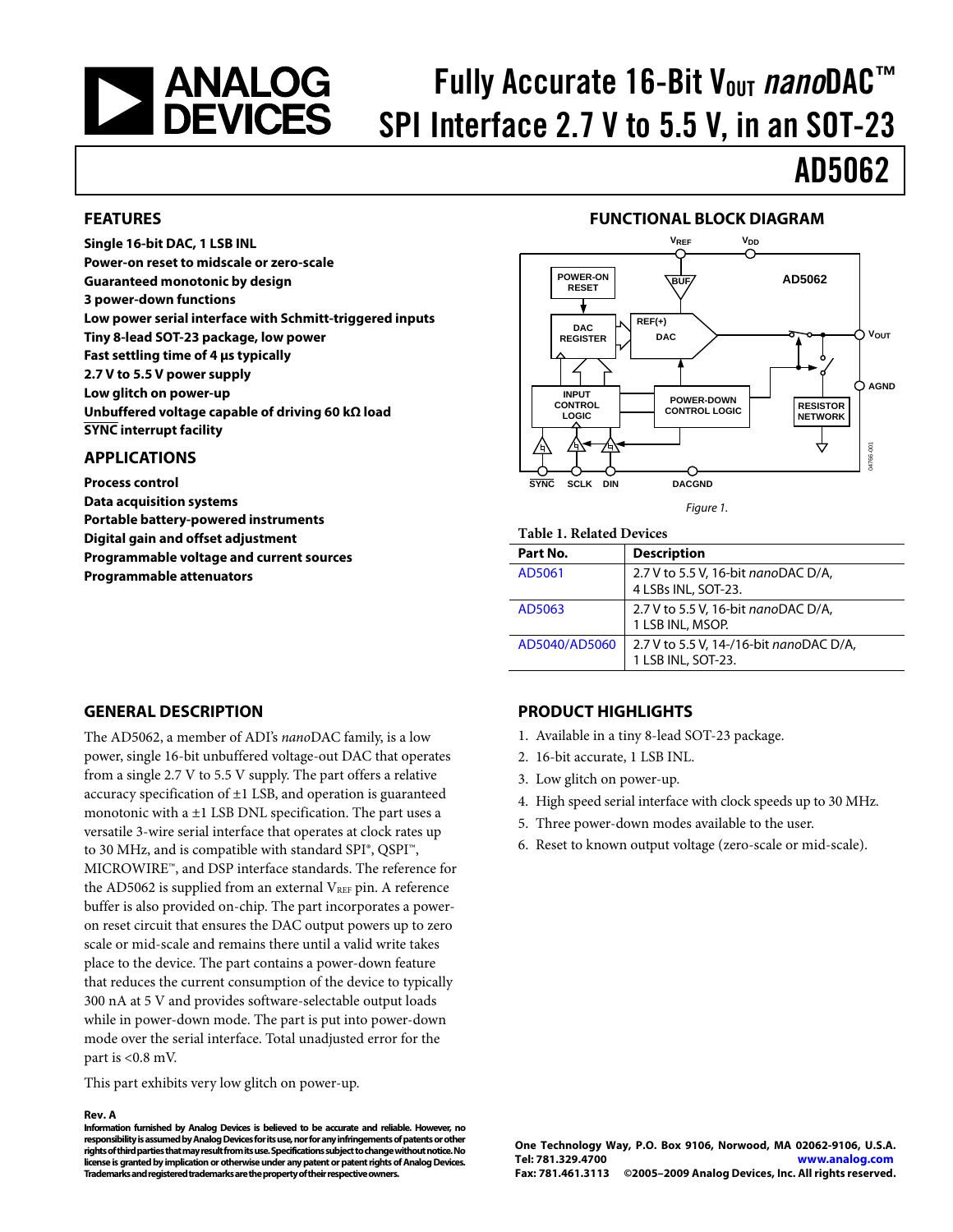# **TABLE OF CONTENTS**

### **REVISION HISTORY**

| $5/09$ —Rev. 0 to Rev. A |  |
|--------------------------|--|
|                          |  |

#### 7/05-Revision 0: Initial Version

| Using AD5062 with a Galvanically Isolated Interface Chip. 18 |  |
|--------------------------------------------------------------|--|
| Power Supply Bypassing and Grounding 18                      |  |
|                                                              |  |
|                                                              |  |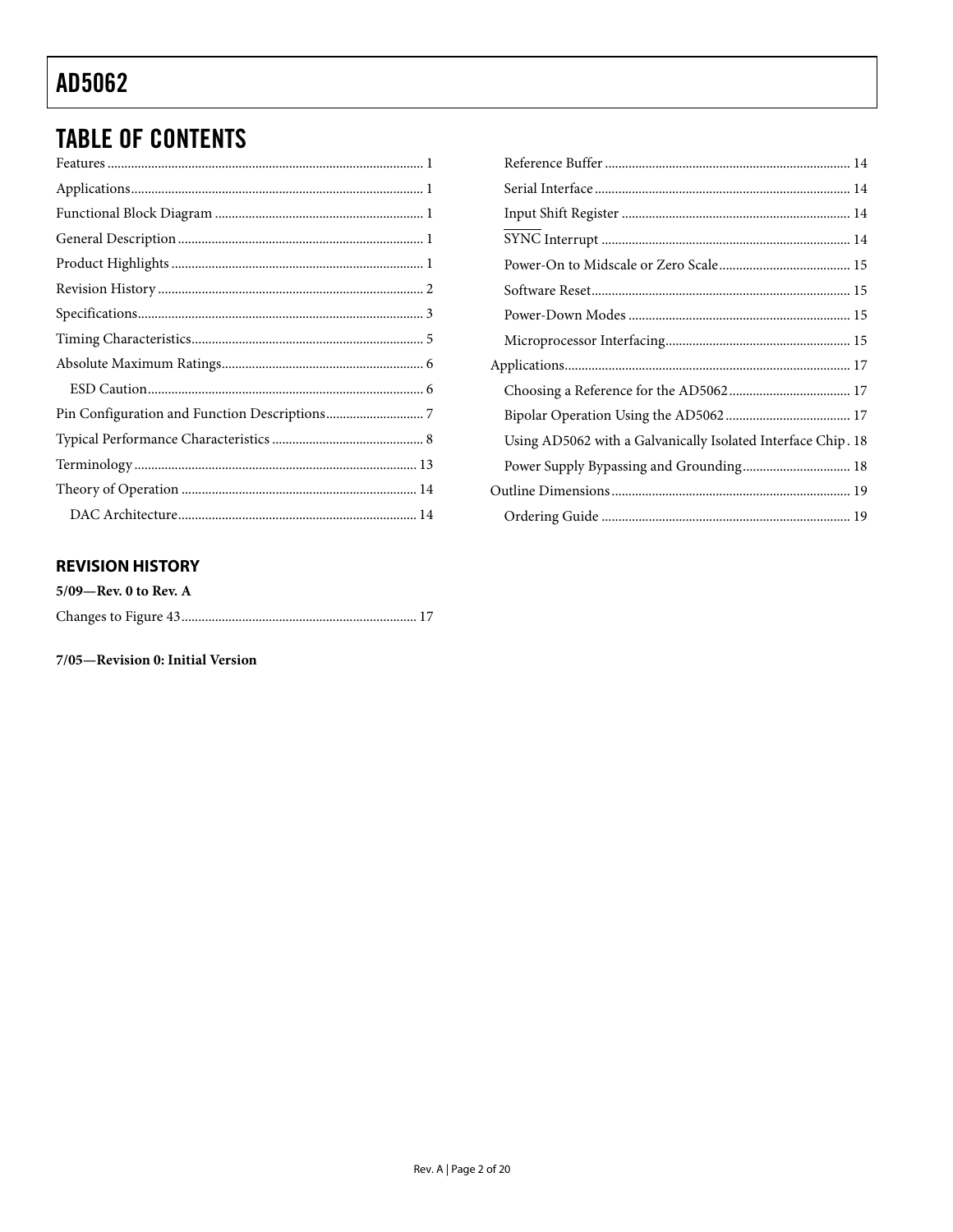### <span id="page-2-0"></span>**SPECIFICATIONS**

 $V_{DD} = 5.5$  V,  $V_{REF} = 4.096$  V,  $R_L =$  Unloaded,  $C_L = 22$  pF to GND;  $T_{MIN}$  to  $T_{MAX}$ , unless otherwise noted.

#### **Table 2.**

|                                           | A,B Grade <sup>1</sup> |                |                        |                |                                                                                  |
|-------------------------------------------|------------------------|----------------|------------------------|----------------|----------------------------------------------------------------------------------|
| <b>Parameter</b>                          | Min                    | <b>Typ</b>     | <b>Max</b>             | Unit           | <b>Test Conditions/Comments</b>                                                  |
| <b>STATIC PERFORMANCE</b>                 |                        |                |                        |                |                                                                                  |
| Resolution                                | 16                     |                |                        | <b>Bits</b>    |                                                                                  |
| Relative Accuracy (INL) <sup>2</sup>      |                        | ±0.5           | ±1                     | <b>LSB</b>     | $-40^{\circ}$ C to $+85^{\circ}$ C, B grade                                      |
|                                           |                        | ±0.5           | ±2                     |                | $-40^{\circ}$ C to $+85^{\circ}$ C, A grade                                      |
| <b>Total Unadjusted Error (TUE)</b>       |                        | ±500           | ±800                   | μV             | $-40^{\circ}$ C to $+85^{\circ}$ C, B grade                                      |
|                                           |                        | ±500           | ±800                   |                | $-40^{\circ}$ C to $+85^{\circ}$ C, A grade                                      |
| <b>Differential Nonlinearity (DNL)</b>    |                        | ±0.5           | ±1                     | <b>LSB</b>     | Guaranteed monotonic                                                             |
|                                           |                        |                |                        |                | $-40^{\circ}$ C to $+85^{\circ}$ C, B grade                                      |
|                                           |                        | ±0.5           | ±1                     |                | Guaranteed monotonic                                                             |
|                                           |                        |                |                        |                | $-40^{\circ}$ C to $+85^{\circ}$ C, A grade                                      |
| <b>Gain Error</b>                         |                        | ±0.01          | ±0.02                  | % of FSR       | $T_A = -40^{\circ}C$ to $+85^{\circ}C$ B grade                                   |
|                                           |                        | ±0.01          | ±0.02                  |                | $T_A = -40^{\circ}C$ to $+85^{\circ}C$ A grade                                   |
| Gain Error Temperature Coefficient        |                        | 1              |                        | ppm of FSR/°C  |                                                                                  |
| <b>Offset Error</b>                       |                        | ±0.025         | ±0.05                  | mV             | $T_A = -40^{\circ}C$ to $+ 85^{\circ}C$ , B grade                                |
|                                           |                        | ±0.025         | ±0.05                  |                | $T_A = -40$ °C to +85°C, A grade                                                 |
| Offset Error Temperature Coefficient      |                        | 0.5            |                        | µV/°C          |                                                                                  |
| <b>Full-Scale Error</b>                   |                        | ±500           | ±800                   | μV             | All 1s loaded to DAC register, B grade<br>$T_A = -40$ °C to +85°C                |
|                                           |                        | ±500           | ±800                   |                | All 1s loaded to DAC register, A grade<br>$T_A = -40^{\circ}C$ to $+85^{\circ}C$ |
| <b>OUTPUT CHARACTERISTICS<sup>3</sup></b> |                        |                |                        |                |                                                                                  |
| Output Voltage Range                      | 0                      |                | <b>V<sub>REF</sub></b> | v              | Unipolar operation                                                               |
| <b>Output Voltage Settling Time</b>       |                        | 4              |                        | μs             | 1/4 scale to 3/4 scale code transition to                                        |
|                                           |                        |                |                        |                | ±1LSB.                                                                           |
| <b>Output Noise Spectral Density</b>      |                        | 24             |                        | $nV/\sqrt{Hz}$ | DAC code = midscale, 1 kHz                                                       |
| <b>Output Voltage Noise</b>               |                        | 6              |                        | µV p-p         | DAC code = midscale, 0.1 to 10 Hz<br>bandwidth                                   |
| Digital-to-Analog Glitch Impulse          |                        | $\overline{2}$ |                        | $nV-s$         | 1 LSB change around major carry                                                  |
| Digital Feedthrough                       |                        | 0.1            |                        | $nV-s$         |                                                                                  |
| DC Output Impedance (Normal)              |                        | 8              |                        | $k\Omega$      | Output impedance tolerance ±20%                                                  |
| DC Output Impedance (Power-Down)          |                        |                |                        |                |                                                                                  |
| (Output Connected to 1 kΩ Network)        |                        | 1              |                        | kΩ             | Output impedance tolerance ±20%                                                  |
| (Output Connected to 100 kΩ Network)      |                        | 100            |                        | kΩ             | Output impedance tolerance ±20%                                                  |
| REFERENCE INPUT/OUTPUT                    |                        |                |                        |                |                                                                                  |
| VREF Input Range <sup>2</sup>             | 2                      |                | $V_{DD} - 50$          | mV             |                                                                                  |
| Input Current (Power-Down)                |                        | ±0.1           |                        | μA             | Zero-scale loaded                                                                |
| Input Current (Normal)                    |                        |                | ±0.5                   | μA             |                                                                                  |
| DC Input Impedance                        |                        | $\mathbf{1}$   |                        | ΜΩ             | Bipolar/unipolar operation                                                       |
| <b>LOGIC INPUTS</b>                       |                        |                |                        |                |                                                                                  |
| Input Current <sup>4</sup>                |                        | ±1             | ±2                     | μA             |                                                                                  |
| V <sub>IL</sub> , Input Low Voltage       |                        |                | 0.8                    | V              | $V_{DD} = 4.5 V$ to 5.5 V                                                        |
|                                           |                        |                | 0.8                    |                | $V_{DD} = 2.7 V$ to 3.6 V                                                        |
| V <sub>IH</sub> , Input High Voltage      | 2.0                    |                |                        | Λ              | $V_{DD} = 2.7 V$ to 5.5 V                                                        |
|                                           | 1.8                    |                |                        |                | $V_{DD} = 2.7 V$ to 3.6 V                                                        |
| Pin Capacitance                           |                        | 4              |                        | pF             |                                                                                  |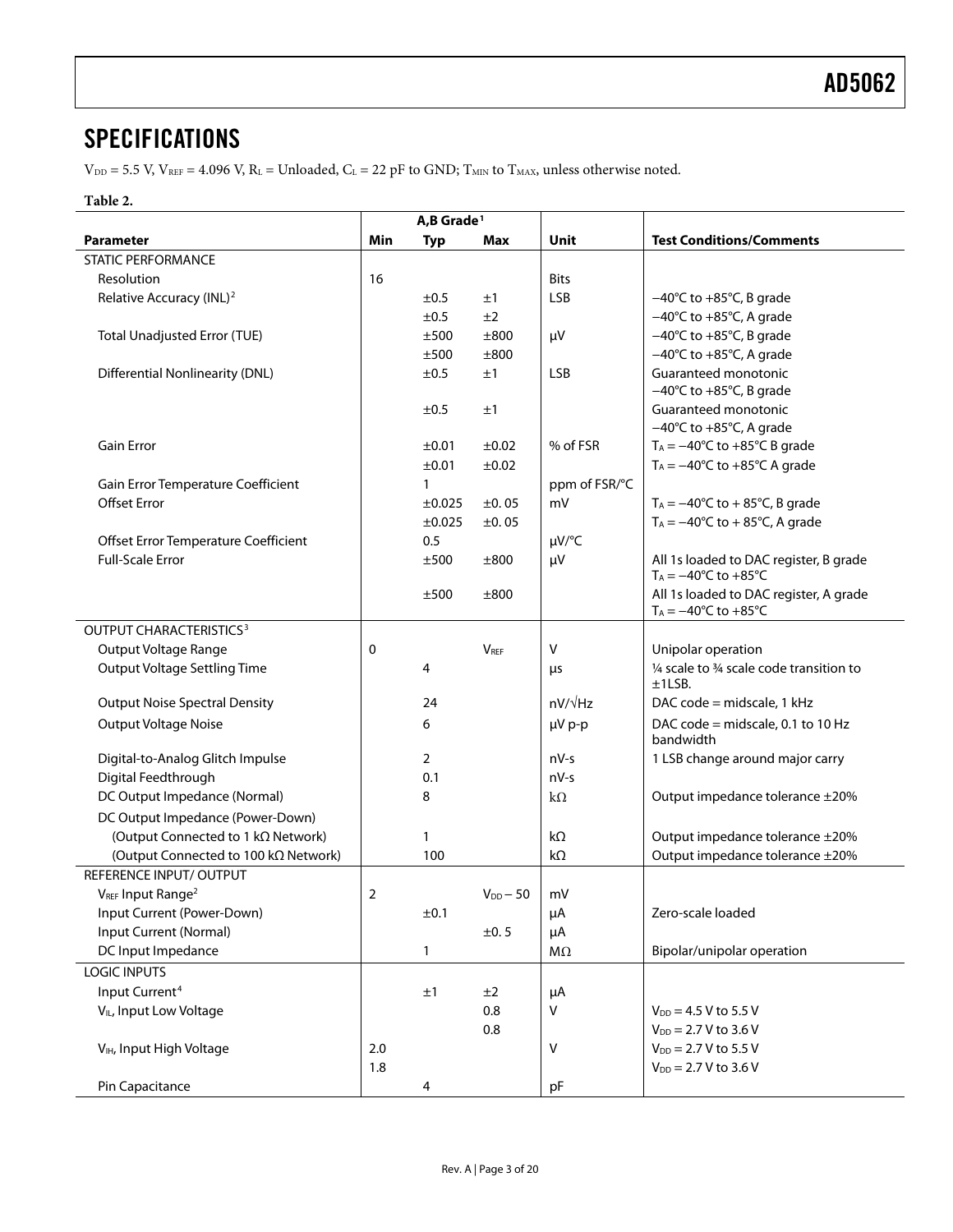<span id="page-3-0"></span>

|                                        |     | A.B Grade <sup>1</sup> |     |            |                                                                                                                                      |
|----------------------------------------|-----|------------------------|-----|------------|--------------------------------------------------------------------------------------------------------------------------------------|
| <b>Parameter</b>                       | Min | Typ                    | Max | Unit       | <b>Test Conditions/Comments</b>                                                                                                      |
| POWER REQUIREMENTS                     |     |                        |     |            |                                                                                                                                      |
| V <sub>DD</sub>                        | 2.7 |                        | 5.5 | v          | All digital inputs at 0 V or V <sub>DD</sub>                                                                                         |
| I <sub>DD</sub> (Normal Mode)          |     |                        |     |            | DAC active and excluding load current                                                                                                |
| $V_{DD} = 2.7 V$ to 5.5 V              |     | 0.65                   | 0.7 | mA         | $V_{\text{IN}} = V_{\text{DD}}$ and $V_{\text{IL}} = \text{GND}$ , $V_{\text{DD}} = 5.5$ V,<br>$V_{REF} = 4.096 V$ , code = midscale |
| I <sub>DD</sub> (All Power-Down Modes) |     |                        |     |            |                                                                                                                                      |
| $V_{DD} = 2.5 V$ to 5.5 V              |     |                        |     | μA         | $V_{IH} = V_{DD}$ and $V_{IL} =$ GND $V_{DD} = 5.5$ V,<br>$V_{REF} = 4.096$ V, code = midscale                                       |
| Power Supply Rejection Ratio (PSRR)    |     | 0.5                    |     | <b>LSB</b> | $\Delta V_{DD} \pm 10\%$ , $V_{DD} = 5$ V, unloaded                                                                                  |

1 Temperature range for the B grade: −40°C to +85°C, typical at 25°C; temperature range for the Y grade: −40°C to +125°C. 2

<sup>2</sup> Refer to [Figure 27,](#page-10-0) [Figure 28, Figure 29, Figure 30, a](#page-11-0)n[d Figure 31](#page-11-0) for device performance under lower supply and reference voltage conditions.<br><sup>3</sup> Guaranteed by design and characterization, not production tested.<br><sup>4</sup> T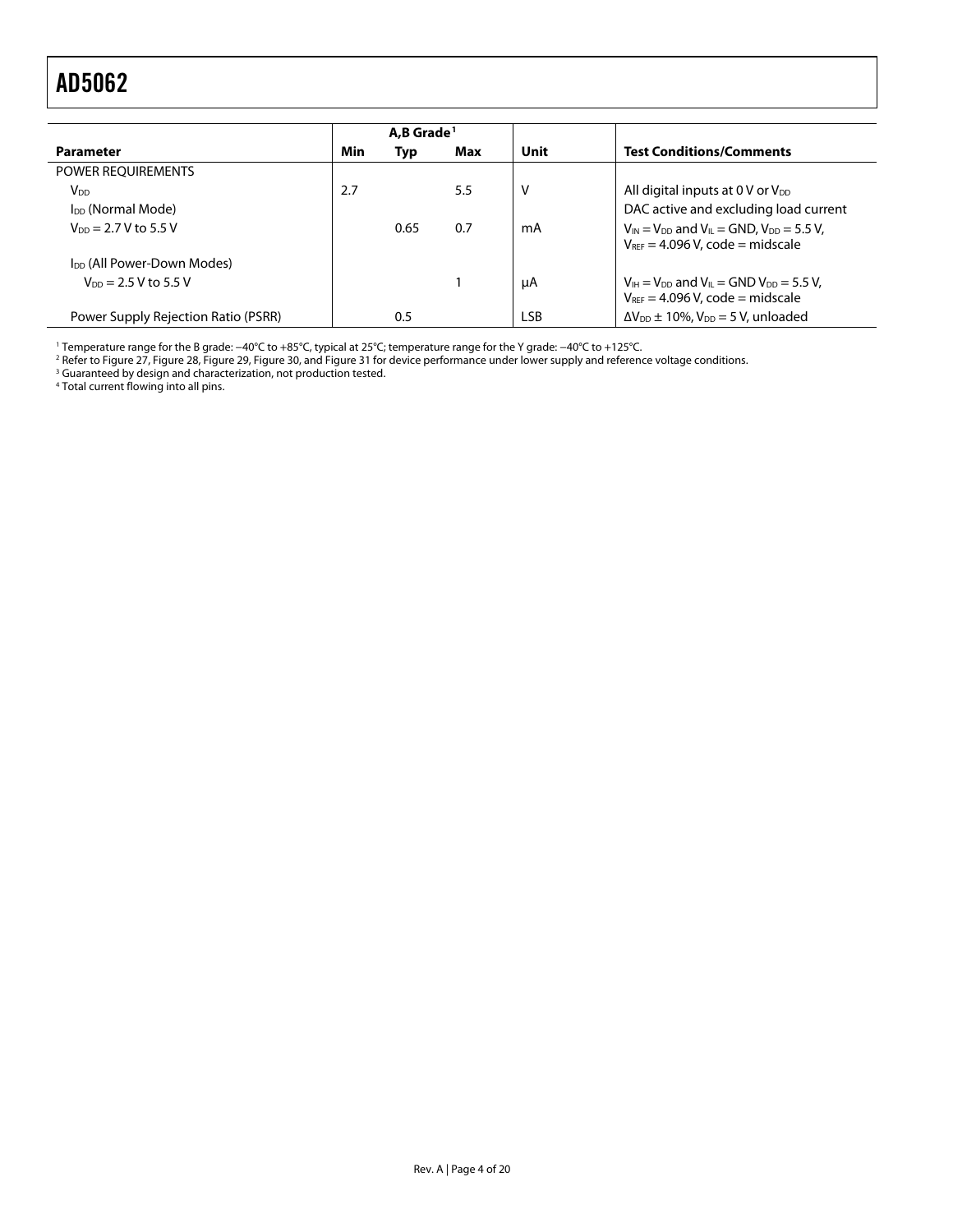### <span id="page-4-1"></span><span id="page-4-0"></span>TIMING CHARACTERISTICS

 $\rm V_{\rm DD}$  = 2.7 V to 5.5 V; all specifications  $\rm T_{\rm MIN}$  to  $\rm T_{\rm MAX}$  unless otherwise noted.

#### **Table 3.**

| <b>Parameter</b> | Limit <sup>1</sup> | <b>Unit</b> | <b>Test Conditions/Comments</b>           |  |  |
|------------------|--------------------|-------------|-------------------------------------------|--|--|
| $t_1^2$          | 33                 | ns min      | SCLK cycle time                           |  |  |
| t <sub>2</sub>   | 5                  | ns min      | SCLK high time                            |  |  |
| $t_3$            |                    | ns min      | SCLK low time                             |  |  |
| $t_4$            | 10                 | ns min      | SYNC to SCLK falling edge setup time      |  |  |
| t <sub>5</sub>   | 3                  | ns min      | Data setup time                           |  |  |
| $t_6$            |                    | ns min      | Data hold time                            |  |  |
| t <sub>7</sub>   | 0                  | ns min      | SCLK falling edge to SYNC rising edge     |  |  |
| $t_{8}$          | 12                 | ns min      | Minimum SYNC high time                    |  |  |
| tg               | 9                  | ns min      | SYNC rising edge to next SCLK fall ignore |  |  |

 $^1$  All input signals are specified with tr = tf = 1 ns/V (10% to 90% of V $_{\rm DD}$ ) and timed from a voltage level of (V $_{\rm IL}$  + V $_{\rm IH}$ )/2.<br><sup>2</sup> Maximum SCLK frequency is 30 MHz.



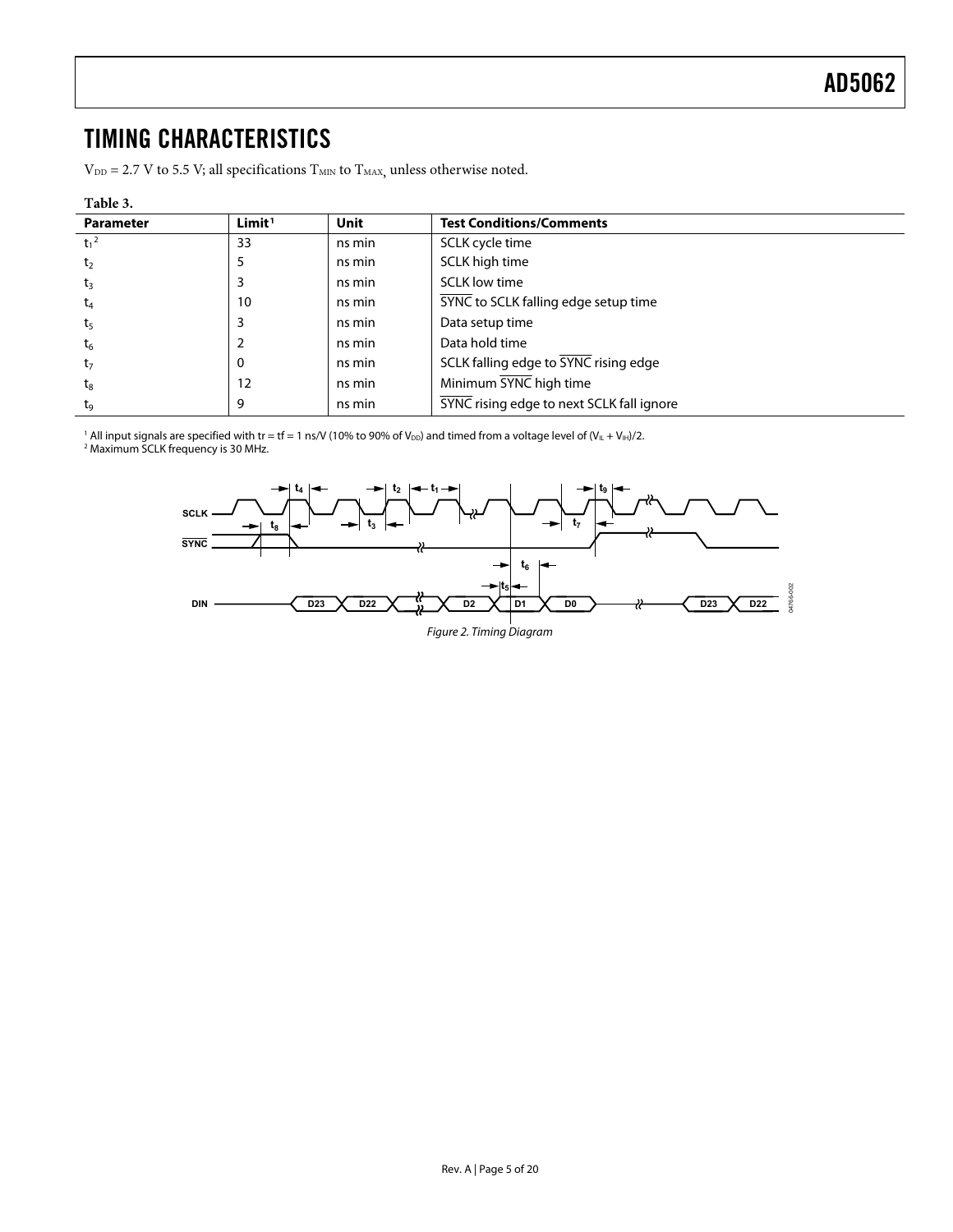### <span id="page-5-1"></span><span id="page-5-0"></span>ABSOLUTE MAXIMUM RATINGS

#### **Table 4.**

| <b>Parameter</b>                    | Rating                                         |
|-------------------------------------|------------------------------------------------|
| V <sub>DD</sub> to GND              | $-0.3 V$ to $+7.0 V$                           |
| Digital Input Voltage to GND        | $-0.3$ V to V <sub>DD</sub> + 0.3 V            |
| $V_{OUT}$ to $GND$                  | $-0.3$ V to $V_{DD}$ + 0.3 V                   |
| V <sub>REE</sub> to GND             | $-0.3$ V to $V_{DD}$ + 0.3 V                   |
| Operating Temperature Range         |                                                |
| Industrial (B grade)                | $-40^{\circ}$ C to $+85^{\circ}$ C             |
| Storage Temperature Range           | $-65^{\circ}$ C to $+150^{\circ}$ C            |
| <b>Maximum Junction Temperature</b> | $150^{\circ}$ C                                |
| SOT-23 Package                      |                                                |
| <b>Power Dissipation</b>            | $(T_{\rm J}$ max $-T_{\rm A})/\theta_{\rm JA}$ |
| $\theta_{JA}$ Thermal Impedance     | 206°C/W                                        |
| $\theta_{\rm Jc}$ Thermal Impedance | $44^{\circ}$ C/W                               |
| Reflow Soldering (Pb-free)          |                                                |
| Peak Temperature                    | $260^{\circ}$ C                                |
| Time-at-Peak Temperature            | 10 sec to 40 sec                               |
| ESD                                 | 1 kV                                           |

Stresses above those listed under Absolute Maximum Ratings may cause permanent damage to the device. This is a stress rating only and functional operation of the device at these or any other conditions above those indicated in the operational section of this specification is not implied. Exposure to absolute maximum rating conditions for extended periods may affect device reliability.

This device is a high performance integrated circuit with an ESD rating of <2 kV, and is ESD-sensitive. Proper precautions should be taken for handling and assembly.

### **ESD CAUTION**

ESD (electrostatic discharge) sensitive device. Electrostatic charges as high as 4000 V readily accumulate on the human body and test equipment and can discharge without detection. Although this product features proprietary ESD protection circuitry, permanent damage may occur on devices subjected to high energy electrostatic discharges. Therefore, proper ESD precautions are recommended to avoid performance degradation or loss of functionality.

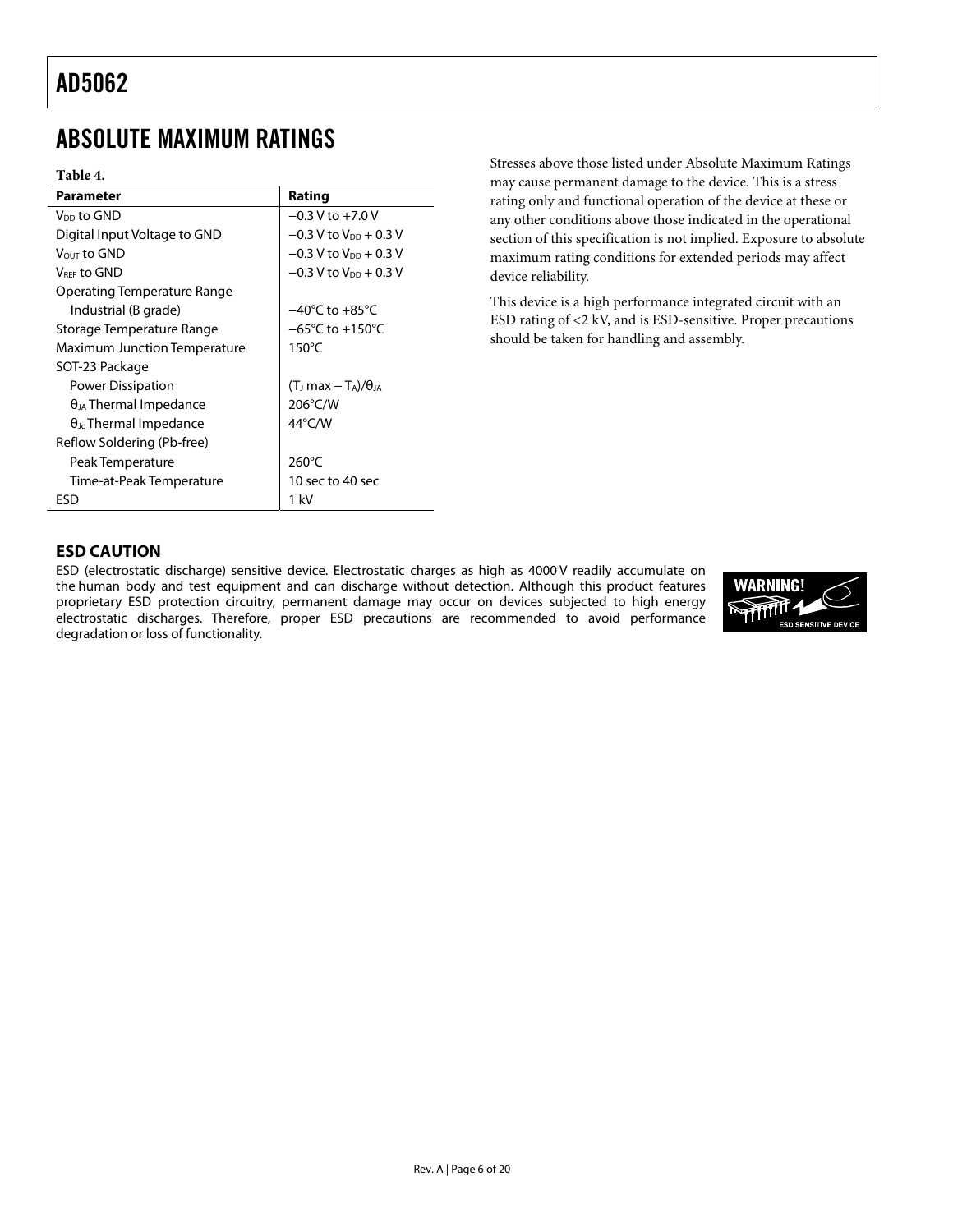## <span id="page-6-0"></span>PIN CONFIGURATION AND FUNCTION DESCRIPTIONS



#### **Table 5. Pin Function Descriptions**

| Pin No. | Mnemonic      | <b>Description</b>                                                                                                                                                                                                                                                                                                                                                                                                                                          |
|---------|---------------|-------------------------------------------------------------------------------------------------------------------------------------------------------------------------------------------------------------------------------------------------------------------------------------------------------------------------------------------------------------------------------------------------------------------------------------------------------------|
|         | <b>DIN</b>    | Serial Data Input. This device has a 24-bit shift register. Data is clocked into the register on the falling edge of the<br>serial clock input.                                                                                                                                                                                                                                                                                                             |
|         | $V_{DD}$      | Power Supply Input. These parts can be operated from 2.7 V to 5.5 V, and V <sub>DD</sub> should be decoupled to GND.                                                                                                                                                                                                                                                                                                                                        |
|         | <b>VREF</b>   | Reference Voltage Input.                                                                                                                                                                                                                                                                                                                                                                                                                                    |
| 4       | <b>VOUT</b>   | Analog Output Voltage from DAC.                                                                                                                                                                                                                                                                                                                                                                                                                             |
| 5       | AGND          | Ground Reference Point for Analog Circuitry.                                                                                                                                                                                                                                                                                                                                                                                                                |
| 6       | <b>DACGND</b> | Ground Input to the DAC.                                                                                                                                                                                                                                                                                                                                                                                                                                    |
|         | <b>SYNC</b>   | Level-Triggered Control Input (Active Low). This is the frame synchronization signal for the input data. When SYNC<br>goes low, it enables the input shift register, and data is transferred in on the falling edges of the following clocks.<br>The DAC is updated following the 24th clock cycle unless SYNC is taken high before this edge, in which case the<br>rising edge of SYNC acts as an interrupt, and the write sequence is ignored by the DAC. |
| 8       | <b>SCLK</b>   | Serial Clock Input. Data is clocked into the input shift register on the falling edge of the serial clock input. Data can<br>be transferred at rates up to 30 MHz.                                                                                                                                                                                                                                                                                          |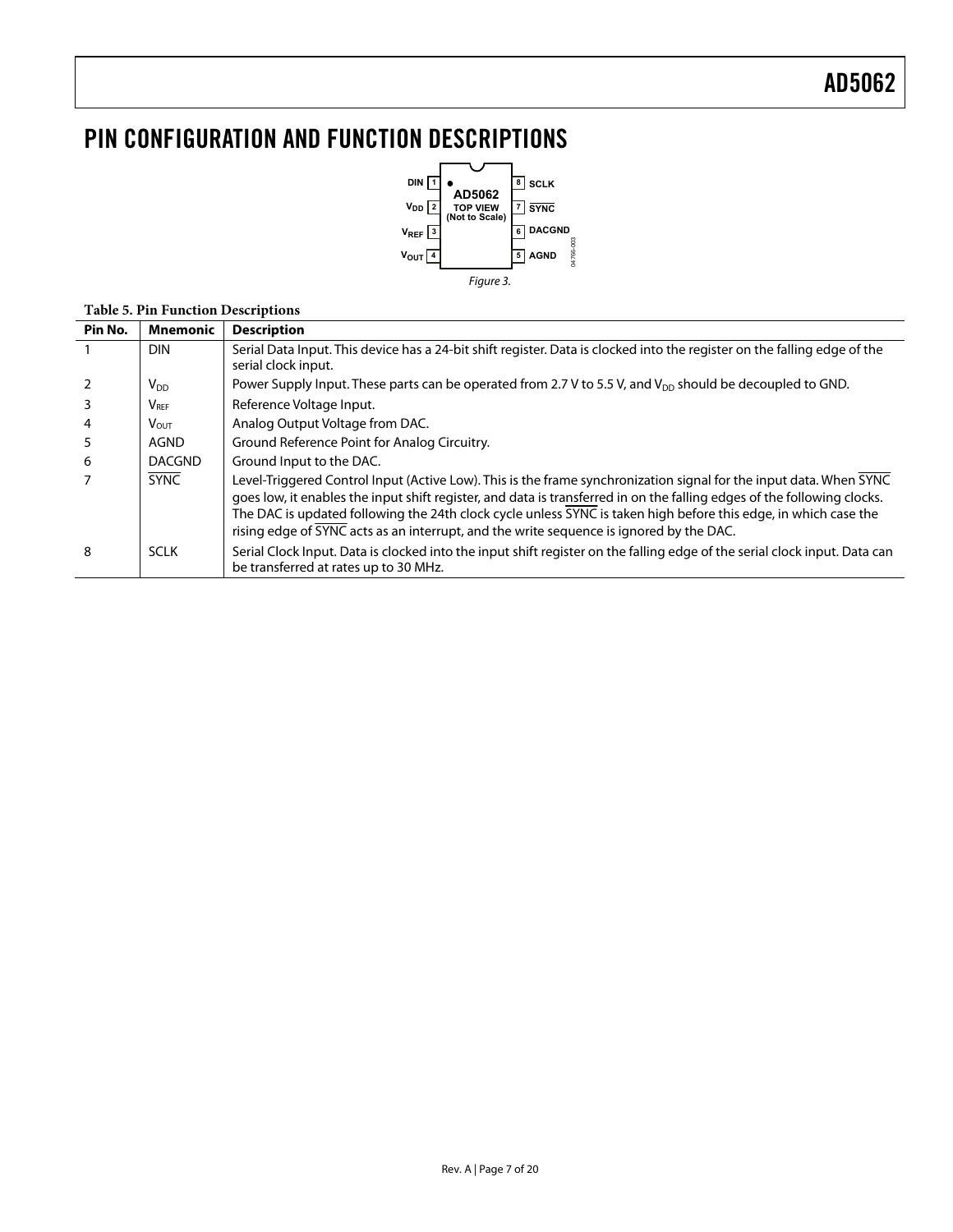# <span id="page-7-0"></span>TYPICAL PERFORMANCE CHARACTERISTICS

<span id="page-7-3"></span><span id="page-7-2"></span><span id="page-7-1"></span>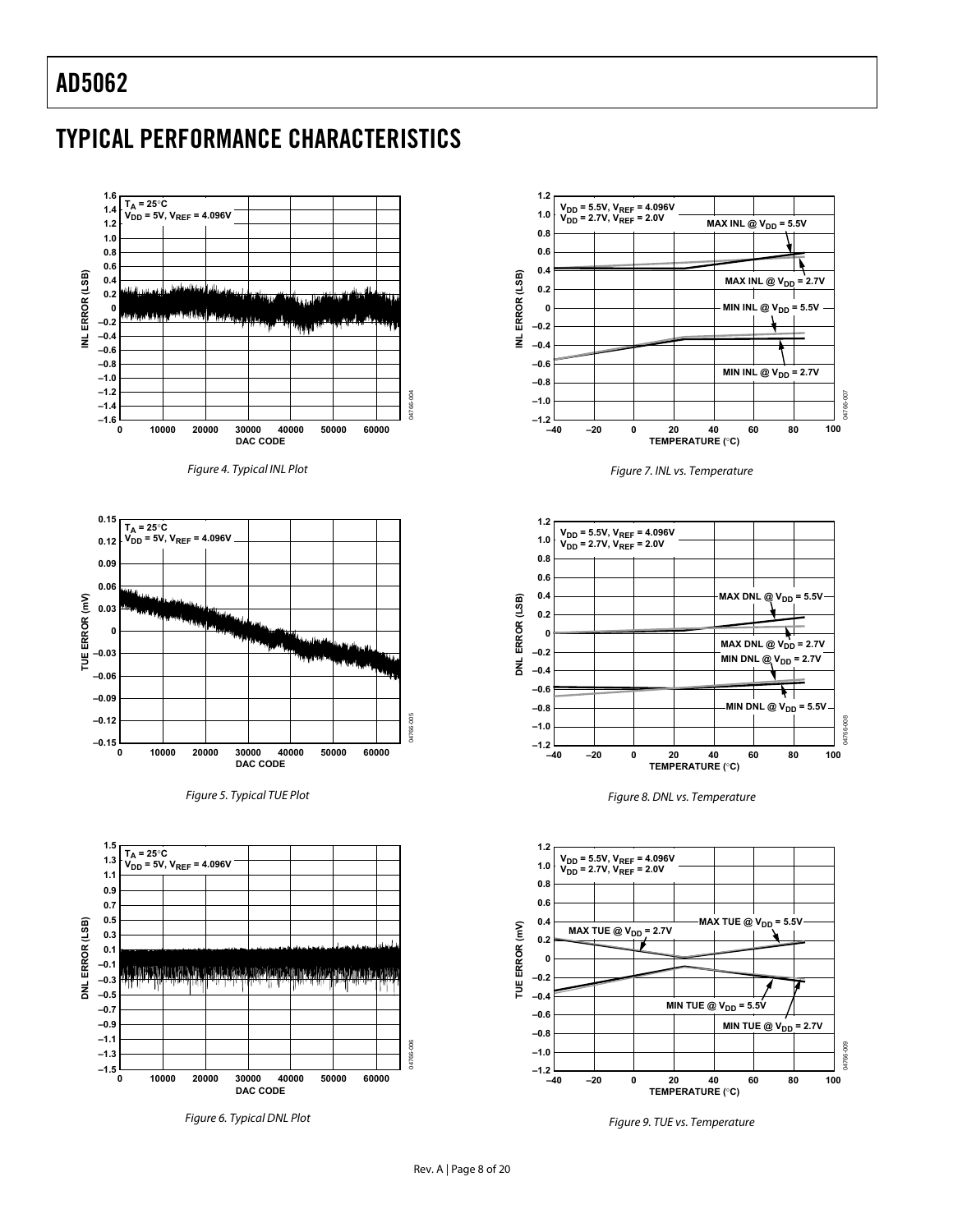





Figure 11. DNL vs. Reference Input Voltage



Figure 12. TUE vs. Reference Input Voltage



Figure 13. Offset vs. Temperature



Figure 14. Supply Current vs. Temperature



Figure 15. Supply Current vs. Digital Input Code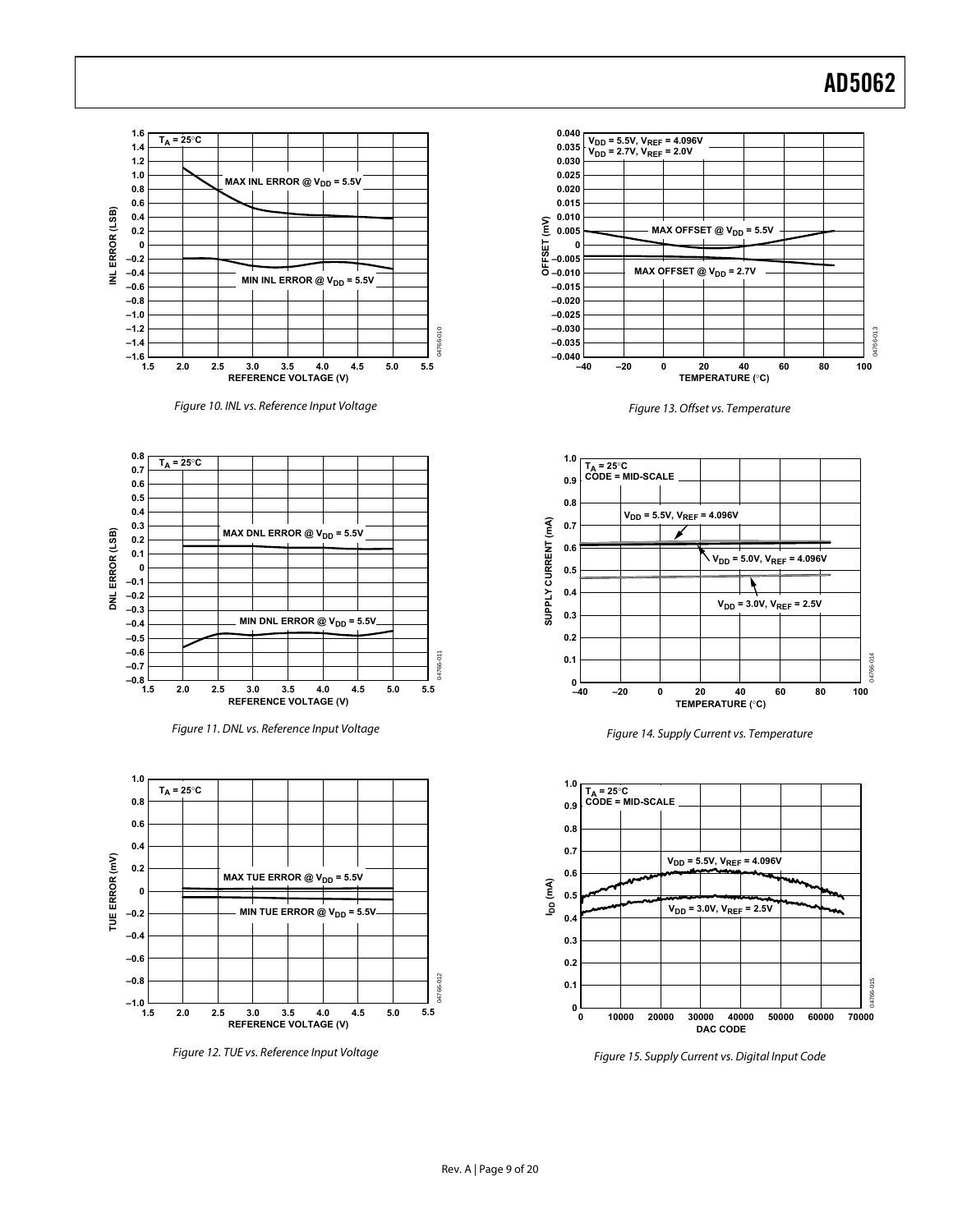

Figure 16. Supply Current vs. Supply Voltage

<span id="page-9-2"></span>

<span id="page-9-1"></span>Figure 17. Digital-to-Analog Glitch Impulse; See [Figure 21](#page-9-0) 



<span id="page-9-0"></span>Figure 18. Output Noise Spectral Density



Figure 19. Exiting Power-Down @ V<sub>DD</sub>=3.0 V



Figure 20. 0.1 Hz to 10 Hz Noise Plot



Figure 21. Glitch Energy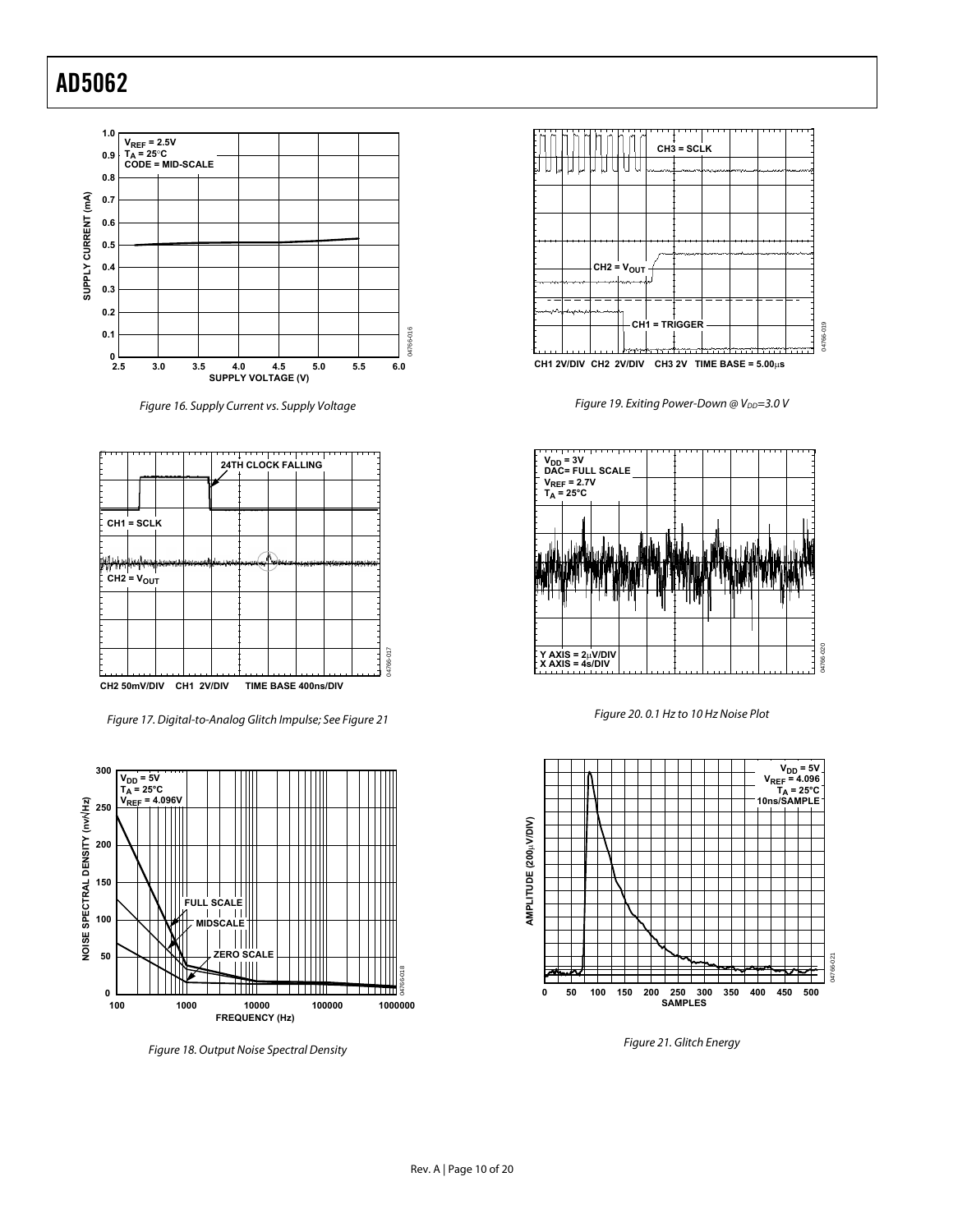<span id="page-10-0"></span>

Figure 22. Gain Error vs. Temperature







Figure 24. I<sub>DD</sub> Histogram @  $V_{DD} = 5 V$ 



**CH1 2V/DIV CH2 1V/DIV TIME BASE = 100**μ**s**

Figure 25. Hardware Power-Down Glitch







Figure 27. INL vs.  $V_{REF}$  @  $V_{DD}$  = 5.5 V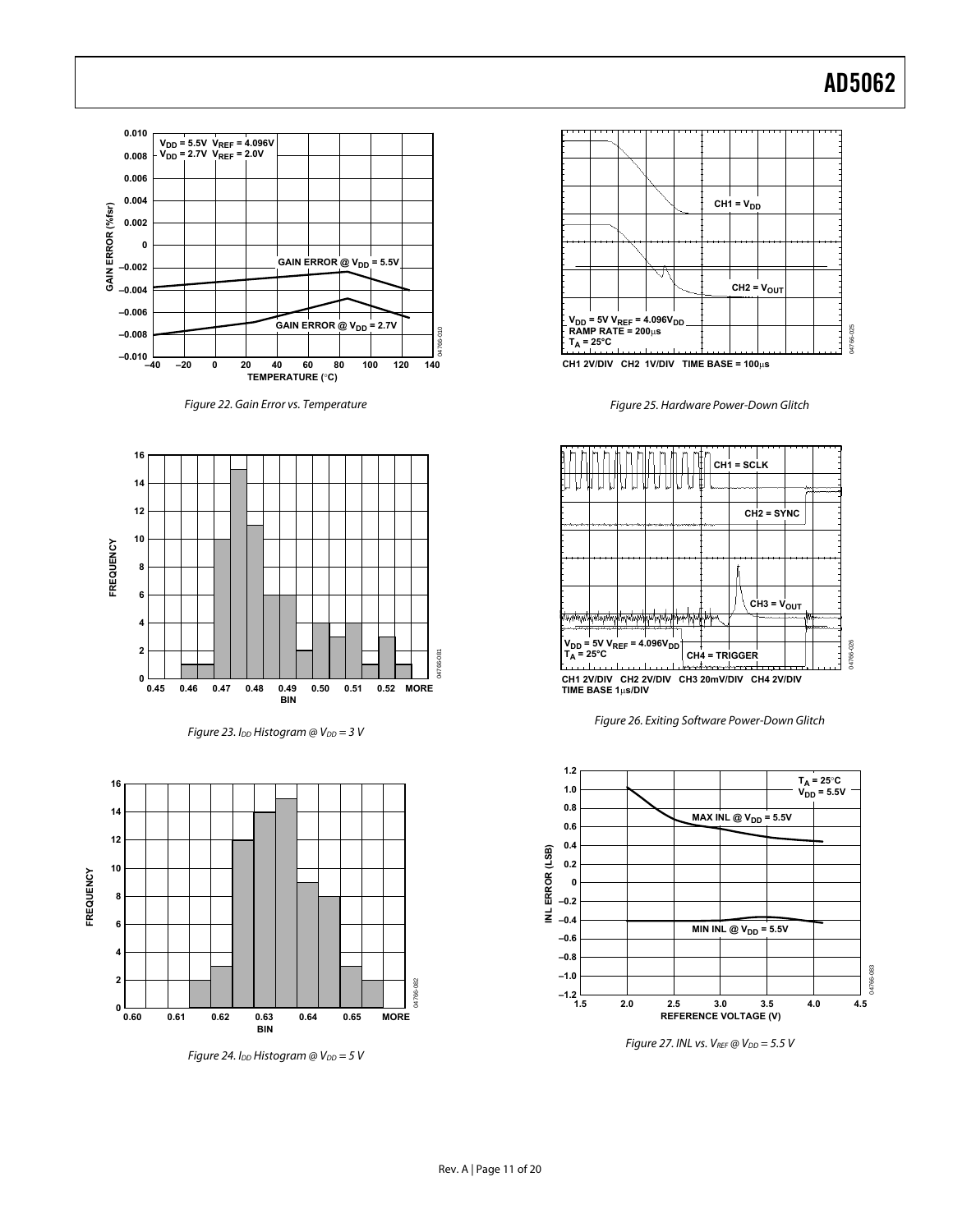<span id="page-11-0"></span>









Figure 29. INL vs. V<sub>REF</sub> @ V<sub>DD</sub> = 4.5 V Figure 32. Gain Error vs. Temperature



Figure 30. INL vs.  $V_{REF}$  @  $V_{DD} = 3.5$  V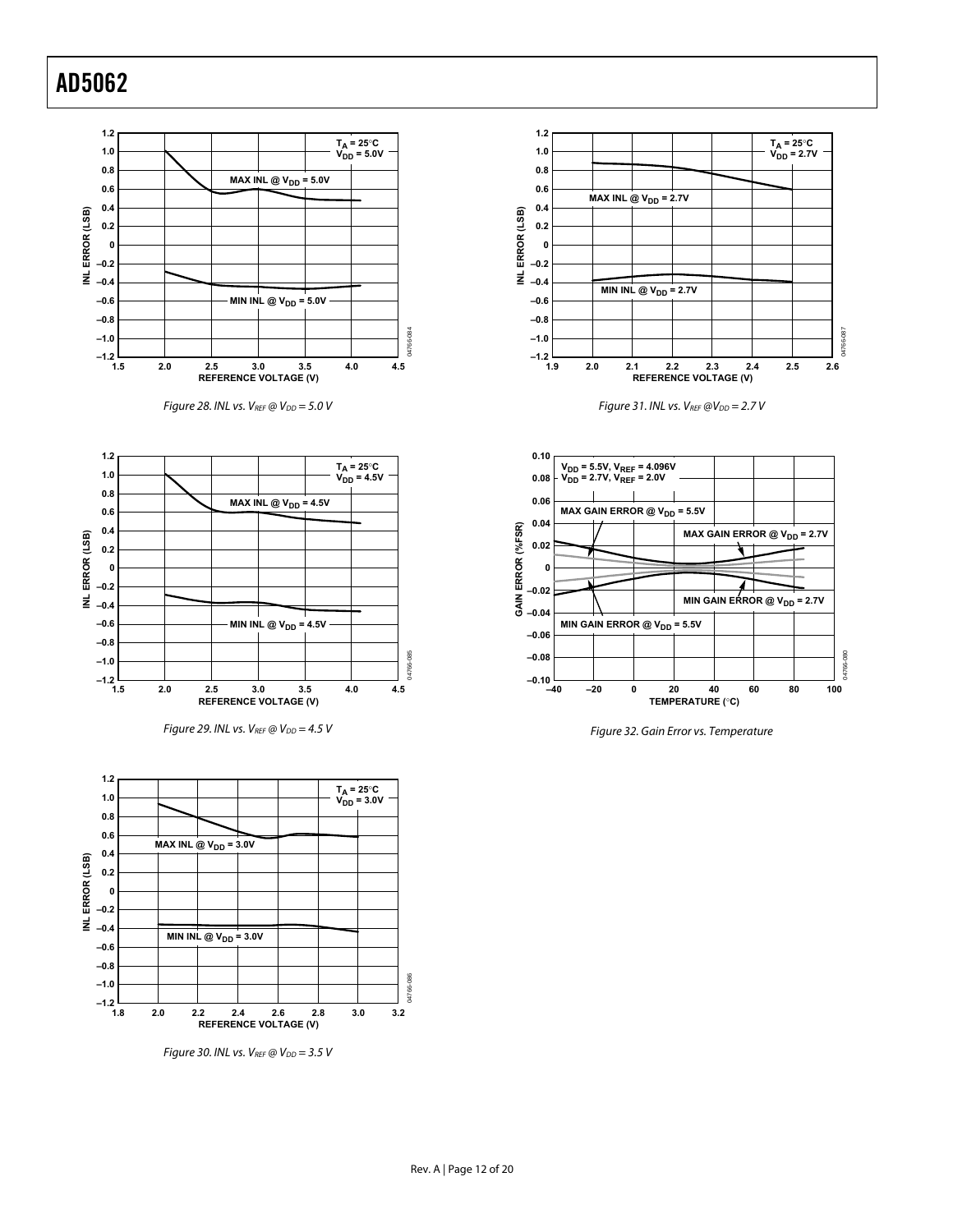### <span id="page-12-0"></span>**TERMINOLOGY**

#### **Relative Accuracy**

For the DAC, relative accuracy or integral nonlinearity (INL) is a measure of the maximum deviation, in LSBs, from a straight line passing through the endpoints of the DAC transfer function. A typical INL vs. code plot is shown in [Figure 4](#page-7-1).

#### **Differential Nonlinearity (DNL)**

Differential nonlinearity is the difference between the measured change and the ideal 1 LSB change between any two adjacent codes. A specified differential nonlinearity of ±1 LSB maximum ensures monotonicity. This DAC is guaranteed monotonic by design. A typical DNL vs. code plot is shown in [Figure 7](#page-7-2).

#### **Zero-Code Error**

Zero-code error is a measure of the output error when zero code (0x0000) is loaded to the DAC register. Ideally, the output should be 0 V. The zero-code error is always positive in the AD5062 because the output of the DAC cannot go below 0 V. This is due to the offset errors in the DAC. Zero-code error is expressed in mV.

#### **Full-Scale Error**

Full-scale error is a measure of the output error when full-scale code (0xFFFF) is loaded to the DAC register. Ideally, the output should be V<sub>DD</sub> − 1 LSB. Full-scale error is expressed in percent of full-scale range.

#### **Gain Error**

This is a measure of the span error of the DAC. It is the deviation in slope of the DAC transfer characteristic from ideal expressed as a percent of the full-scale range.

#### **Total Unadjusted Error (TUE)**

Total unadjusted error is a measure of the output error taking all the various errors into account. A typical TUE vs. code plot is shown in [Figure 5](#page-7-3).

#### **Zero-Code Error Drift**

This is a measure of the change in zero-code error with a change in temperature. It is expressed in μV/°C.

#### **Gain Error Drift**

This is a measure of the change in gain error with changes in temperature. It is expressed in (ppm of full-scale range)/°C.

#### **Digital-to-Analog Glitch Impulse**

Digital-to-analog glitch impulse is the impulse injected into the analog output when the input code in the DAC register changes state. It is normally specified as the area of the glitch in nV-s and is measured when the digital input code is changed by 1 LSB at the major carry transition; see [Figure 17](#page-9-1) and [Figure 21.](#page-9-0) The expanded view in [Figure 17](#page-9-1) shows the glitch generated following completion of the calibration routine; [Figure 21](#page-9-0) zooms in on this glitch.

#### **Digital Feedthrough**

Digital feedthrough is a measure of the impulse injected into the analog output of the DAC from the digital inputs of the DAC, but is measured when the DAC output is not updated. It is specified in nV-s and measured with a full-scale code change on the data bus; that is, from all 0s to all 1s, and vice versa.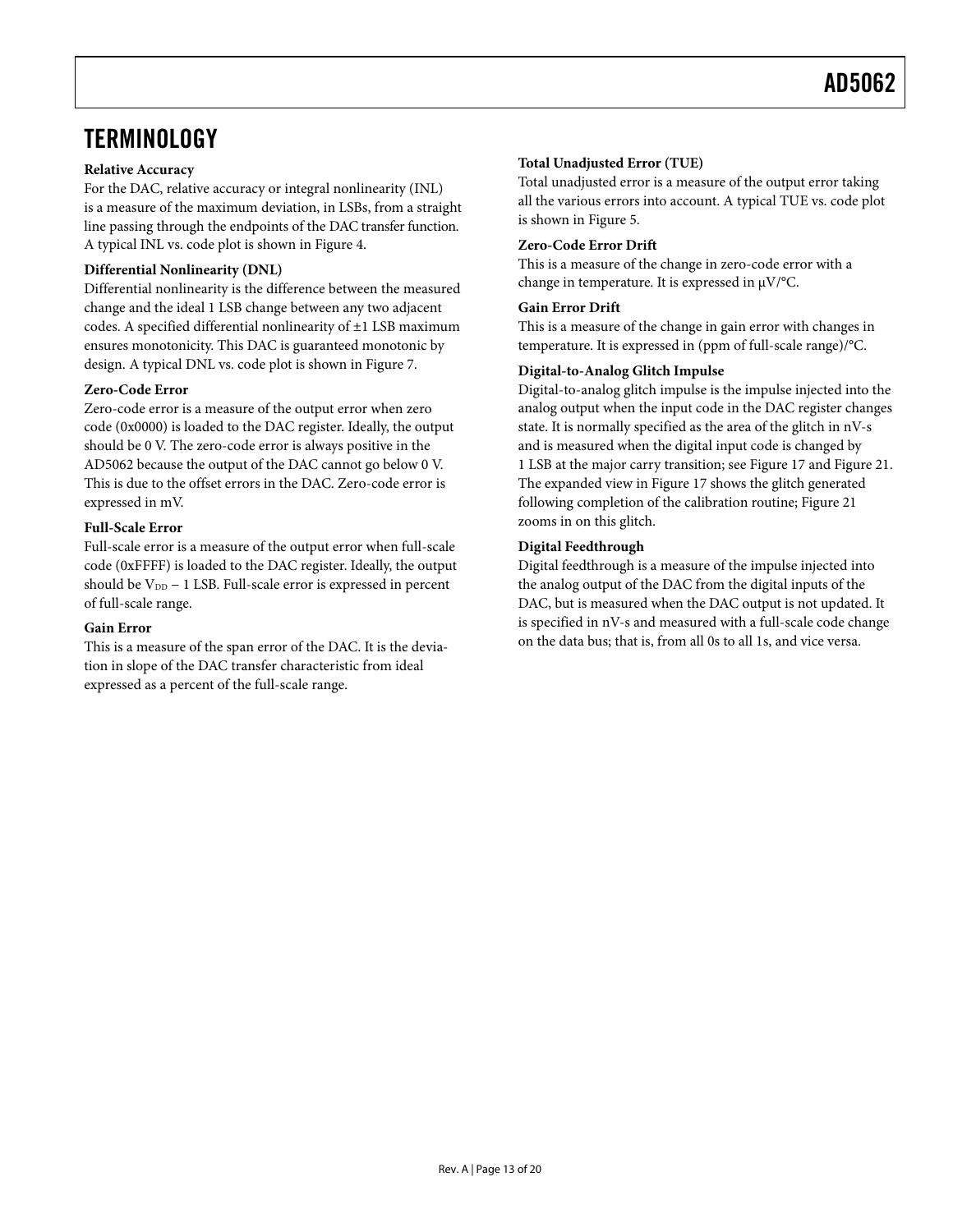### <span id="page-13-1"></span><span id="page-13-0"></span>THEORY OF OPERATION

The AD5062 is a single 16-bit, serial input, voltage output DAC. It operates from supply voltages of 2.7 V to 5.5 V. Data is written to the AD5062 in a 24-bit word format, via a 3-wire serial interface.

The AD5062 incorporates a power-on reset circuit that ensures the DAC output powers up to zero-scale or midscale. The device also has a software power-down mode pin that reduces the typical current consumption to less than 1 μA.

### **DAC ARCHITECTURE**

The DAC architecture of the AD5062 consists of two matched DAC sections. A simplified circuit diagram is shown in Figure 33. The four MSBs of the 16-bit data-word are decoded to drive 15 switches, E1 to E15. Each of these switches connects one of 15 matched resistors to either DACGND or VREF buffer output. The remaining 12 bits of the data-word drive switches S0 to S11 of a 12-bit voltage mode R-2R ladder network.



### **REFERENCE BUFFER**

The AD5062 operates with an external reference. The reference input ( $V_{REF}$ ) has an input range of 2 V to  $V_{DD}$  – 50 mV. This input voltage is then used to provide a buffered reference for the DAC core.

### **SERIAL INTERFACE**

The AD5062 has a 3-wire serial interface (SYNC, SCLK, and DIN), which is compatible with SPI, QSPI, and MICROWIRE interface standards, as well as most DSPs. See Figure 2 for a timing diagram of a typical write sequence.

The write sequence begins by bringing the SYNC line low. Data from the DIN line is clocked into the 24-bit shift register on the falling edge of SCLK. The serial clock frequency can be as high as 30 MHz, making these parts compatible with high speed DSPs. On the 24th falling clock edge, the last data bit is clocked in and the programmed function is executed (that is, a change in the DAC register contents and/or a change in the mode of operation).

At this stage, the SYNC line may be kept low or be brought high. In either case, it must be brought high for a minimum of 33 ns before the next write sequence so that a falling edge of  $\overline{\text{SYNC}}$  can initiate the next write sequence. Because the  $\overline{\text{SYNC}}$ buffer draws more current when  $V_{IN} = 1.8$  V than it does when  $V_{\text{IN}} = 0.8$  V, SYNC should be idled low between write sequences for even lower power operation of the part. As previously indicated, however, it must be brought high again just before the next write sequence.

### **INPUT SHIFT REGISTER**

The input shift register is 24 bits wide; see Figure 34. PD1 and PD0 are control bits that control which mode of operation the part is in (normal mode or any one of three power-down modes). There is a more complete description of the various modes in the [Power-Down Modes](#page-14-2) section. The next 16 bits are the data bits. These are transferred to the DAC register on the 24th falling edge of SCLK.

### **SYNC INTERRUPT**

In a normal write sequence, the SYNC line is kept low for at least 24 falling edges of SCLK and the DAC is updated on the 24th falling edge. However, if SYNC is brought high before the 24th falling edge, this acts as an interrupt to the write sequence. The shift register is reset and the write sequence is seen as invalid. Neither an update of the DAC register contents nor a change in the operating mode occurs; see [Figure 37](#page-14-3).

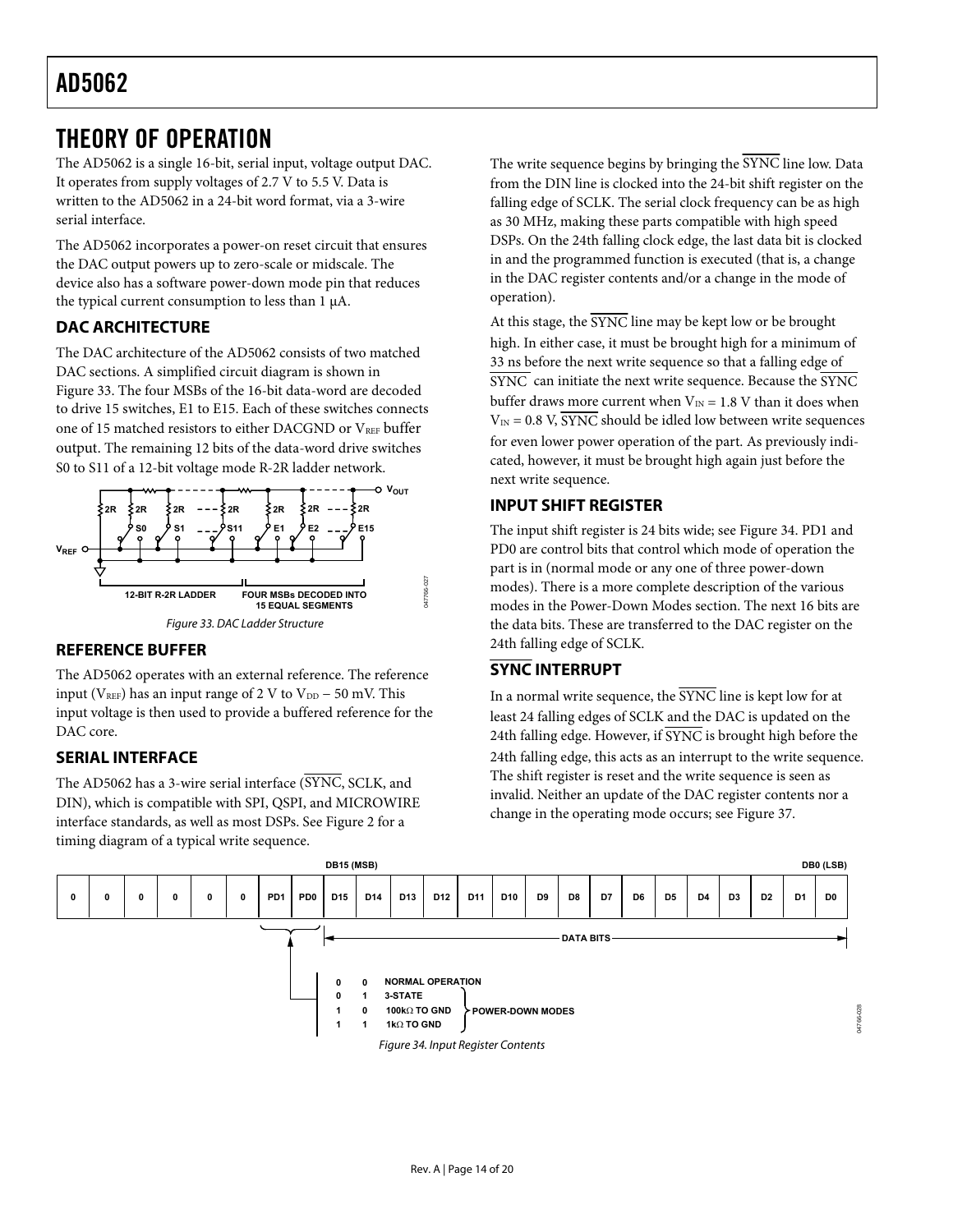#### <span id="page-14-1"></span><span id="page-14-0"></span>**POWER-ON TO MIDSCALE OR ZERO SCALE**

The AD5062 contains a power-on reset circuit that controls the output voltage during power-up. The DAC register is filled with the midscale code and the output voltage is midscale or the DAC register is filled with the zero-scale code and the output voltage is zero-scale. It remains there until a valid write sequence is made to the DAC. This is useful in applications where it is important to know the state of the output of the DAC while it is in the process of powering up.

#### **SOFTWARE RESET**

The device can be put into software reset by setting all bits in the DAC register to 1; this includes writing 1s to Bit D23 to Bit D16, which is not the normal mode of operation. Note that the SYNCinterrupt command cannot be performed if a software reset command is started.

#### <span id="page-14-2"></span>**POWER-DOWN MODES**

The AD5062 contains four separate modes of operation. These modes are software-programmable by setting two bits (DB17 and DB16) in the control register. Table 6 shows how the state of the bits corresponds to the mode of operation of the device.

| <b>DB17</b> | <b>DB16</b> | <b>Operating Mode</b> |  |
|-------------|-------------|-----------------------|--|
|             | 0           | Normal operation      |  |
|             |             | Power-down mode:      |  |
|             |             | 3-state               |  |
|             | 0           | 100 kQ to GND         |  |
|             |             | 1 kQ to GND           |  |

When both bits are set to 0, the part works normally with its normal power consumption. However, for the three powerdown modes, the supply current falls to less than 1 μA at 5.5 V. Not only does the supply current fall, but the output stage is also internally switched from the output of the DAC to a resistor network of known values. This has the advantage that the output impedance of the part is known while the part is in power-down mode. There are three different options. The output is connected internally to GND through a 1 kΩ resistor or a 100 kΩ resistor, or it is left open-circuited (3-state). The output stage is illustrated in Figure 35.



The bias generator, the DAC core, and other associated linear circuitry are all shut down when the power-down mode is activated. However, the contents of the DAC register are unaffected when in power-down. The time to exit power-down is typically 2.5 μs for  $V_{DD} = 5$  V, and 5 μs for  $V_{DD} = 3$  V; see [Figure 19](#page-9-2).

### **MICROPROCESSOR INTERFACING AD5062 to ADSP-2101/ADSP-2103 Interface**

Figure 36 shows a serial interface between the AD5062 and the ADSP-2101/ADSP-2103. The ADSP-2101/ADSP-2103 should be set up to operate in the SPORT transmit alternate framing mode. The ADSP-2101/ADSP-2103 SPORT is programmed through the SPORT control register and should be configured as follows: internal clock operation, active low framing, 16-bit word length. Transmission is initiated by writing a word to the Tx register after the SPORT has been enabled.



**1ADDITIONAL PINS OMITTED FOR CLARITY**

Figure 36. AD5062 to ADSP-2101/ADSP-2103 Interface

#### <u>VÄNNNUVUVÄVUVUUNNU</u> **SCLK**

<span id="page-14-3"></span>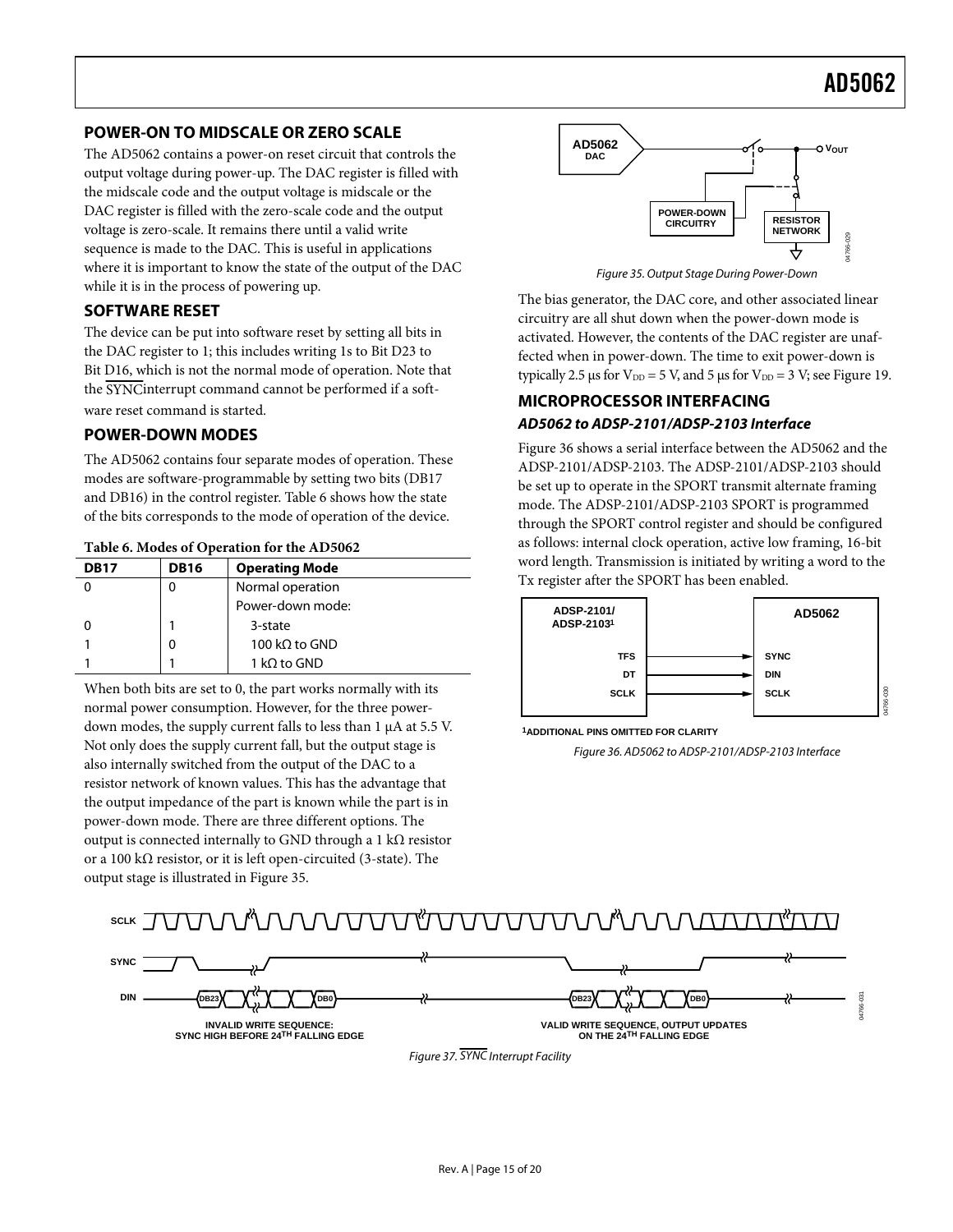#### **AD5062 to 68HC11/68L11 Interface**

[Figure 38](#page-15-0) shows a serial interface between the AD5062 and the 68HC11/68L11 microcontroller. SCK of the 68HC11/68L11 drives the SCLK pin of the AD5062, while the MOSI output drives the serial data line of the DAC. The SYNC signal is derived from a port line (PC7). The setup conditions for correct operation of this interface require that the 68HC11/68L11 be configured so that its CPOL bit is 0 and its CPHA bit is 1. When data is being transmitted to the DAC, the  $\overline{\text{SYNC}}$  line is taken low (PC7). When the 68HC11/68L11 is configured where its CPOL bit is 0 and its CPHA bit is 1, data appearing on the MOSI output is valid on the falling edge of SCK. Serial data from the 68HC11/68L11 is transmitted in 8-bit bytes with only eight falling clock edges occurring in the transmit cycle. Data is transmitted MSB first. In order to load data to the AD5062, PC7 is left low after the first eight bits are transferred, and a second serial write operation is performed to the DAC, and PC7 is taken high at the end of this procedure.



<span id="page-15-2"></span>**1ADDITIONAL PINS OMITTED FOR CLARITY**

Figure 38. AD5062 to 68HC11/68L11 Interface

#### <span id="page-15-0"></span>**AD5062 to Blackfin® ADSP-BF53x Interface**

[Figure 39](#page-15-1) shows a serial interface between the AD5062 and the Blackfin ADSP-53x microprocessor. The ADSP-BF53x processor family incorporates two dual-channel synchronous serial ports, SPORT1 and SPORT0, for serial and multiprocessor communications. Using SPORT0 to connect to the AD5062, the setup for the interface is: DT0PRI drives the SDIN pin of the AD5062, while TSCLK0 drives the SCLK of the part; the SYNC is driven from TFS0.

<span id="page-15-3"></span>

<span id="page-15-1"></span>**1ADDITIONAL PINS OMITTED FOR CLARITY**

Figure 39. AD5062 to Blackfin ADSP-BF53x Interface

#### **AD5062 to 80C51/80L51 Interface**

[Figure 40](#page-15-2) shows a serial interface between the AD5062 and the 80C51/80L51 microcontroller. The setup for the interface is: TxD of the 80C51/80L51 drives SCLK of the AD5062 while RxD drives the serial data line of the part. The SYNC signal is again derived from a bit-programmable pin on the port. In this case, Port Line P3.3 is used. When data is to be transmitted to the AD5062, P3.3 is taken low. The 80C51/80L51 transmits data only in 8-bit bytes; thus only eight falling clock edges occur in the transmit cycle. To load data to the DAC, P3.3 is left low after the first eight bits are transmitted, and a second write cycle is initiated to transmit the second byte of data. P3.3 is taken high following the completion of this cycle. The 80C51/80L51 outputs the serial data in a format that has the LSB first. The AD5062 requires its data with the MSB as the first bit received; the 80C51/80L51 transmit routine should take this into account.



**1ADDITIONAL PINS OMITTED FOR CLARITY**

Figure 40. AD5062 to 80C51/80L51 Interface

#### **AD5062 to MICROWIRE Interface**

[Figure 41](#page-15-3) shows an interface between the AD5062 and any MICROWIRE-compatible device. Serial data is shifted out on the falling edge of the serial clock and is clocked into the AD5062 on the rising edge of the SK.



**1ADDITIONAL PINS OMITTED FOR CLARITY**

Figure 41. AD5062 to MICROWIRE Interface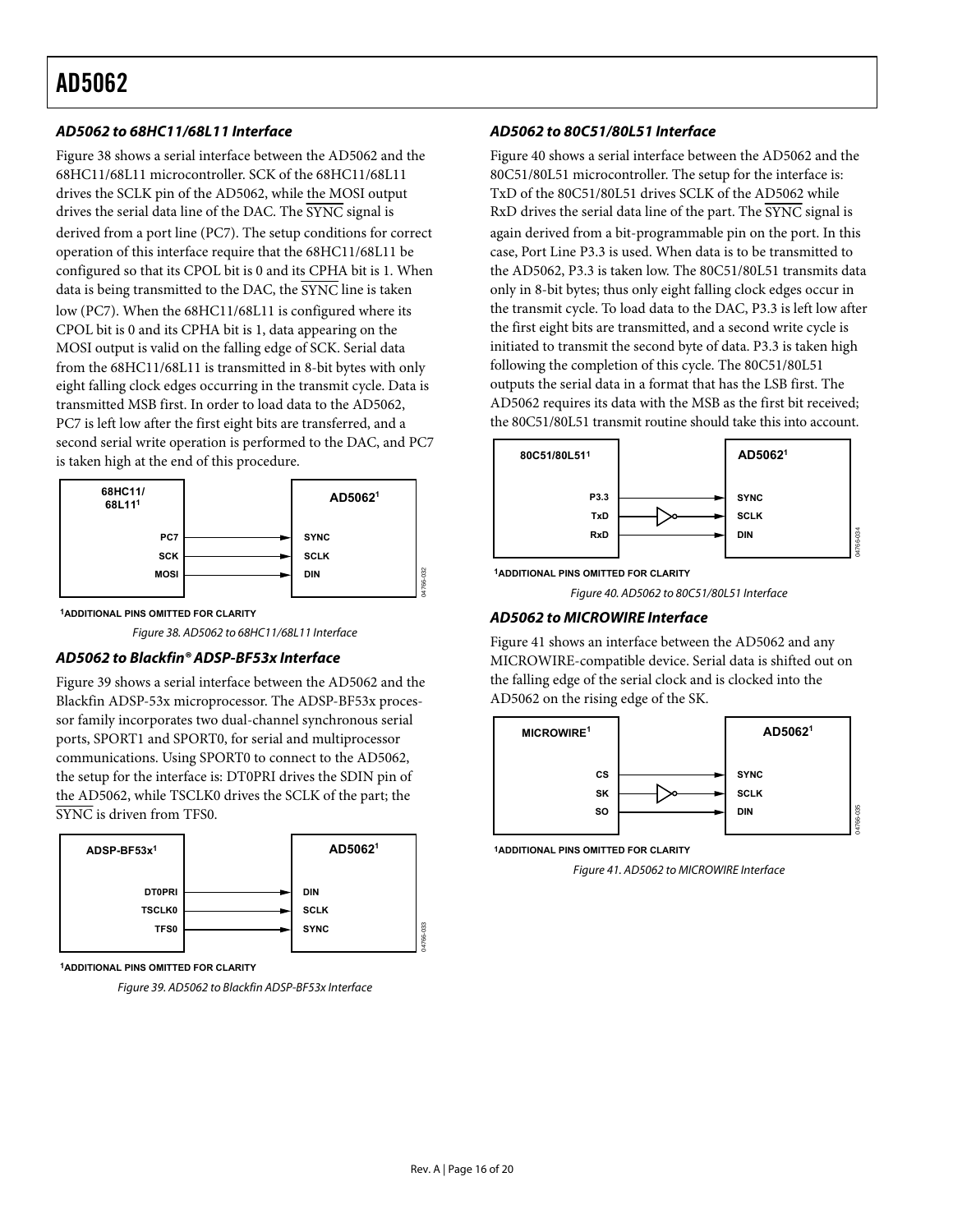### <span id="page-16-1"></span><span id="page-16-0"></span>APPLICATIONS **CHOOSING A REFERENCE FOR THE AD5062**

To achieve the optimum performance from the AD5062, thought should be given to the choice of a precision voltage reference. The AD5062 has just one reference input,  $V_{REF}$ . The voltage on the reference input is used to supply the positive input to the DAC. Therefore, any error in the reference is reflected in the DAC.

There are four possible sources of error when choosing a voltage reference for high accuracy applications: initial accuracy, ppm drift, long-term drift, and output voltage noise. Initial accuracy on the output voltage of the DAC will lead to a full-scale error in the DAC. To minimize these errors, a reference with high initial accuracy is preferred. Also, choosing a reference with an output trim adjustment, such as the ADR43x family, allows a system designer to trim out system errors by setting a reference voltage to a voltage other than the nominal. The trim adjustment can also be used at the operating temperature to trim out any error.

Because the supply current required by the AD5062 is extremely low, the parts are ideal for low supply applications. The ADR395 voltage reference is recommended. This requires less than 100 μA of quiescent current and can, therefore, drive multiple DACs in one system, if required. It also provides very good noise performance at 8 μV p-p in the 0.1 Hz to 10 Hz range.



<span id="page-16-2"></span>Long-term drift is a measure of how much the reference drifts over time. A reference with a tight long-term drift specification ensures that the overall solution remains relatively stable during its entire lifetime. The temperature coefficient of a reference's output voltage affects INL, DNL, and TUE. A reference with a tight temperature coefficient specification should be chosen to reduce temperature dependence of the DAC output voltage on ambient conditions.

In high accuracy applications, which have a relatively low noise budget, reference output voltage noise needs to be considered. It is important to choose a reference with as low an output noise voltage as practical for the system noise resolution required. Precision voltage references, such as the ADR435, produce low output noise in the 0.1 Hz to 10 Hz region. Table 7 shows examples of recommended precision references for use as supply to the AD5062.

| Part<br>No.   | <b>Initial</b><br><b>Accuracy</b><br>$(mV$ max $)$ | Temperature<br><b>Drift</b><br>(ppm/°C max) | 0.1 Hz to 10 Hz<br>Noise ( $\mu$ V p-p typ) |
|---------------|----------------------------------------------------|---------------------------------------------|---------------------------------------------|
| <b>ADR435</b> | ±2                                                 | $3 (SO-8)$                                  | 8                                           |
| <b>ADR425</b> | ±2                                                 | $3 (SO-8)$                                  | 3.4                                         |
| ADR02         | $\pm 3$                                            | $3 (SO-8)$                                  | 10                                          |
| ADR02         | $+3$                                               | 3 (SC70)                                    | 10                                          |
| <b>ADR395</b> | ±5                                                 | 9 (TSOT-23)                                 | 8                                           |

#### **Table 7. Precision References Part List for the AD5062**

### **BIPOLAR OPERATION USING THE AD5062**

The AD5062 has been designed for single-supply operation, but a bipolar output range is also possible using the circuit in [Figure 43](#page-16-2). The circuit shown yields an output voltage range of ±5 V. Rail-to-rail operation at the amplifier output is achievable using an AD820/AD8032 or an OP196/OP295.

The output voltage for any input code can be calculated as follows:

$$
V_O = \left[ V_{DD} \times \left( \frac{D}{65536} \right) \times \left( \frac{R1 + R2}{R1} \right) - V_{DD} \times \left( \frac{R2}{R1} \right) \right]
$$

where *D* represents the input code in decimal (0–65536).

With  $V_{REF}$  = 5 V,  $R1 = R2 = 10$  kΩ:

$$
V_O = \left(\frac{10 \times D}{65536}\right) - 5\,\text{V}
$$

This is an output voltage range of  $\pm$ 5 V with 0x0000 corresponding to a −5 V output and 0xFFFF corresponding to a +5 V output.

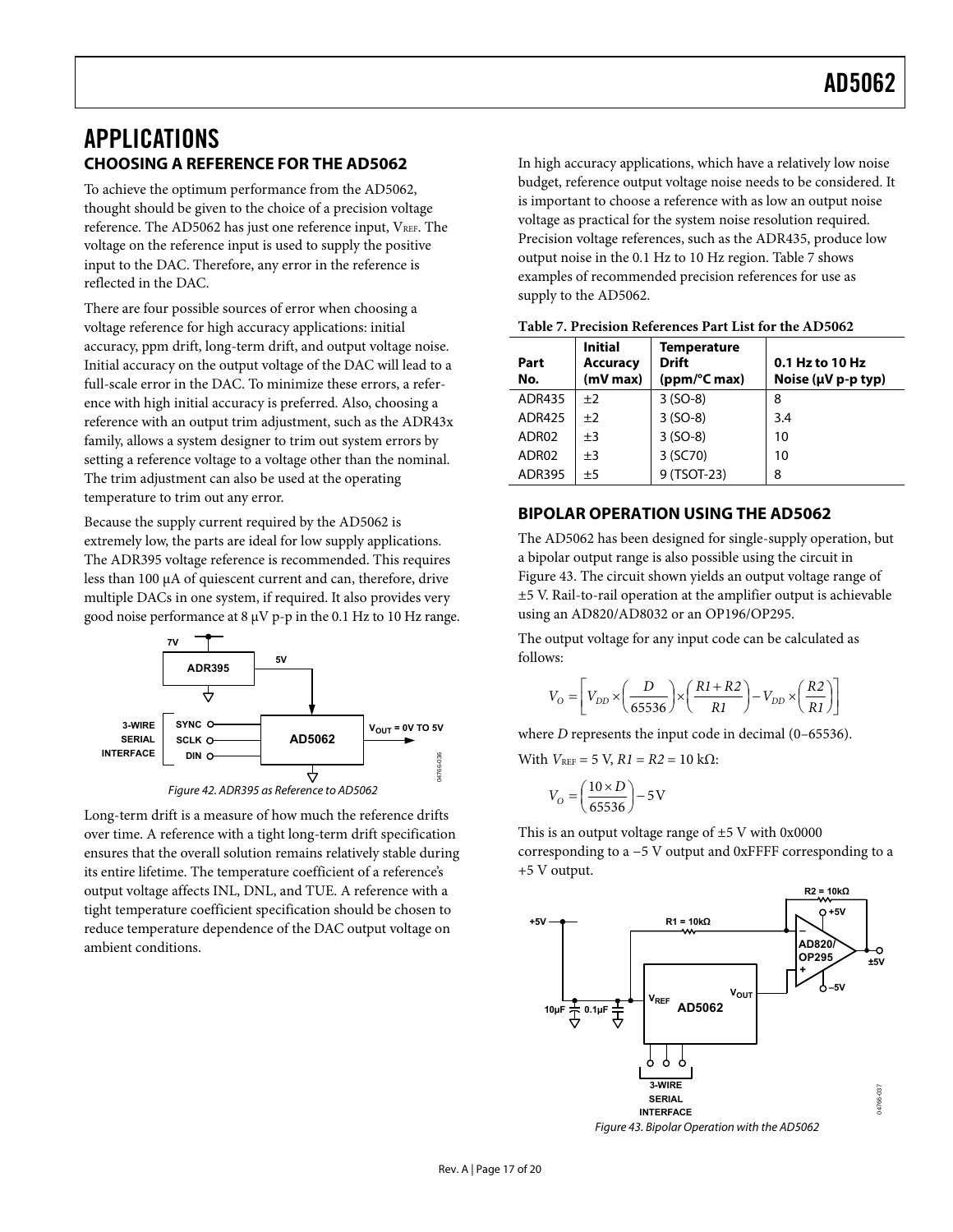### <span id="page-17-0"></span>**USING AD5062 WITH A GALVANICALLY ISOLATED INTERFACE CHIP**

In process control applications in industrial environments, it is often necessary to use a galvanically isolated interface to protect and isolate the controlling circuitry from any hazardous common-mode voltages that may occur in the area where the DAC is functioning. *i*Coupler<sup>®</sup> provides isolation in excess of 2.5 kV. Because the AD5062 uses a 3-wire serial logic interface, the ADuM130x family provides an ideal digital solution for the DAC interface.

The ADuM130x isolators provide three independent isolation channels in a variety of channel configurations and data rates. They operate across the full range from 2.7 V to 5.5 V, providing compatibility with lower voltage systems as well as enabling a voltage translation functionality across the isolation barrier.

[Figure 44](#page-17-1) shows a typical galvanically isolated configuration using the AD5062. The power supply to the part also needs to be isolated; this is accomplished by using a transformer. On the DAC side of the transformer, a 5 V regulator provides the 5 V supply required for the AD5062.

<span id="page-17-1"></span>

### **POWER SUPPLY BYPASSING AND GROUNDING**

When accuracy is important in a circuit, it is helpful to carefully consider the power supply and ground return layout on the board. The printed circuit board containing the AD5062 should have separate analog and digital sections, each having its own area of the board. If the AD5062 is in a system where other devices require an AGND-to-DGND connection, the connection should be made at one point only. This ground point should be as close as possible to the AD5062.

The power supply to the AD5062 should be bypassed with 10 μF and 0.1 μF capacitors. The capacitors should be physically as close as possible to the device, with the 0.1 μF capacitor ideally right up against the device. The 10 μF capacitors are the tantalum bead type. It is important that the 0.1 μF capacitor has low effective series resistance (ESR) and effective series inductance (ESI), as do common ceramic types of capacitors. This 0.1 μF capacitor provides a low impedance path to ground for high frequencies caused by transient currents due to internal logic switching.

The power supply line itself should have as large a trace as possible to provide a low impedance path and reduce glitch effects on the supply line. Clocks and other fast switching digital signals should be shielded from other parts of the board by digital ground. Avoid crossover of digital and analog signals, if possible. When traces cross on opposite sides of the board, ensure that they run at right angles to each other to reduce feedthrough effects through the board. The best board layout technique is the microstrip technique where the component side of the board is dedicated to the ground plane only, and the signal traces are placed on the solder side. However, this is not always possible with a two-layer board.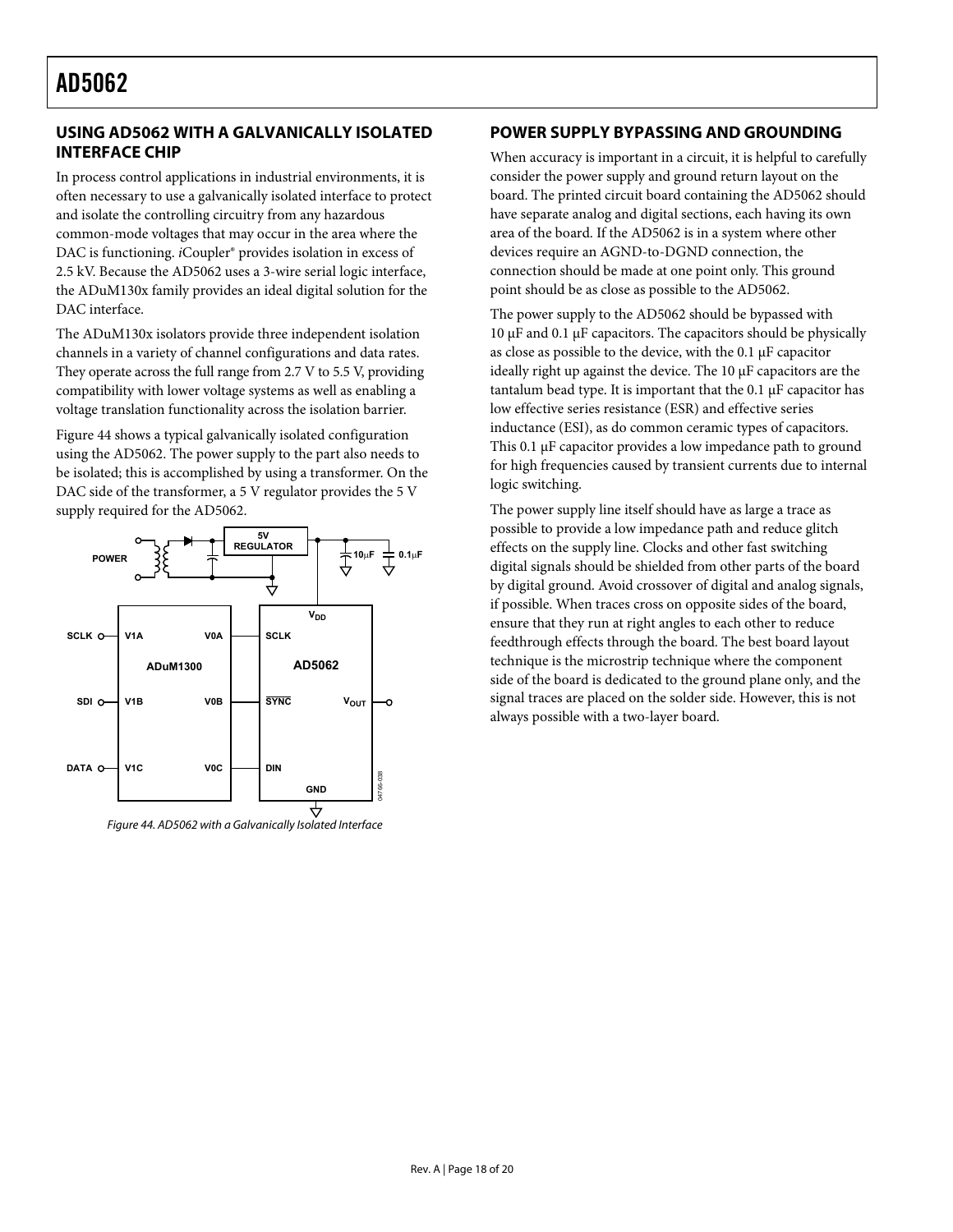# <span id="page-18-1"></span><span id="page-18-0"></span>OUTLINE DIMENSIONS



**COMPLIANT TO JEDEC STANDARDS MO-178-BA**

Figure 45. 8-Lead Small Outline Transistor Package [SOT-23] (RJ-8) Dimensions shown in millimeters

**121608-A**

#### **ORDERING GUIDE**

|                                 | <b>Temperature</b>                 |            |                                   | Package                 | Package        |                 |
|---------------------------------|------------------------------------|------------|-----------------------------------|-------------------------|----------------|-----------------|
| Model                           | Range                              | <b>INL</b> | <b>Description</b>                | <b>Description</b>      | <b>Options</b> | <b>Branding</b> |
| AD5062BRJZ-1REEL71              | $-40^{\circ}$ C to $+85^{\circ}$ C | 1 LSB      | 2.7 V to 5.5 V, Reset to 0 V      | 8 Lead SOT-23           | $RJ-8$         | D46             |
| AD5062BRJZ-1500RL7 <sup>1</sup> | $-40^{\circ}$ C to $+85^{\circ}$ C | 1 LSB      | 2.7 V to 5.5 V. Reset to 0 V      | 8 Lead SOT-23           | RJ-8           | D46             |
| AD5062BRJZ-2REEL71              | $-40^{\circ}$ C to $+85^{\circ}$ C | 1 LSB      | 2.7 V to 5.5 V, Reset to Midscale | 8 Lead SOT-23           | $RJ-8$         | D47             |
| AD5062BRJZ-2500RL7 <sup>1</sup> | $-40^{\circ}$ C to $+85^{\circ}$ C | 1 LSB      | 2.7 V to 5.5 V, Reset to Midscale | 8 Lead SOT-23           | $RJ-8$         | D47             |
| AD5062ARJZ-1500RL7 <sup>1</sup> | $-40^{\circ}$ C to $+85^{\circ}$ C | 2 LSB      | 2.7 V to 5.5 V. Reset to 0 V      | 8 Lead SOT-23           | $RJ-8$         | D48             |
| AD5062ARJZ-1REEL71              | $-40^{\circ}$ C to $+85^{\circ}$ C | 2 LSB      | 2.7 V to 5.5 V. Reset to 0 V      | 8 Lead SOT-23           | $RJ-8$         | D48             |
| EVAL AD5062EB                   |                                    |            |                                   | <b>Evaluation Board</b> |                |                 |

1 Z = RoHS Compliant Part.